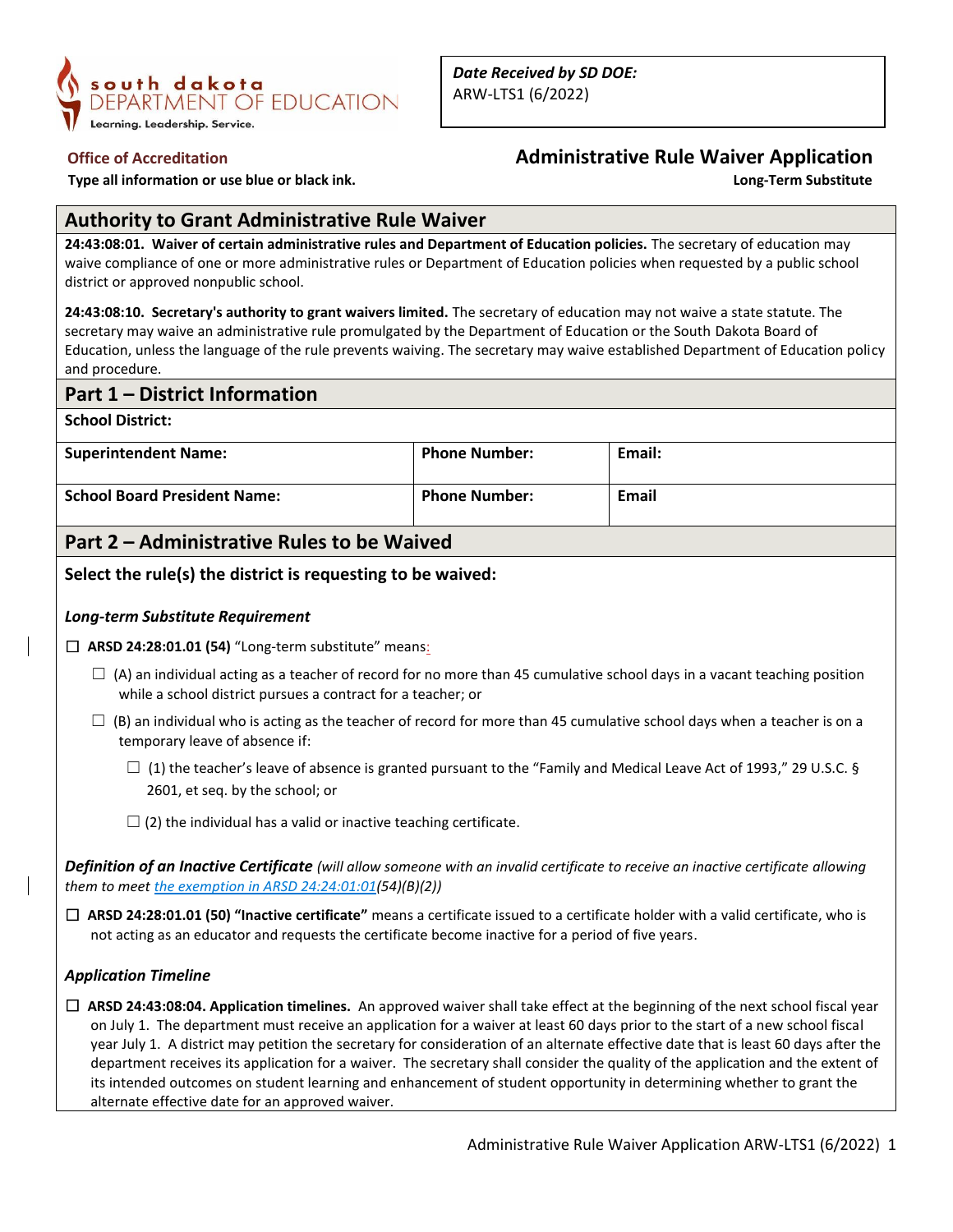| Part 3 - Verification of Administrative Rule Waiver Intent                                                                                                                                                     |  |  |
|----------------------------------------------------------------------------------------------------------------------------------------------------------------------------------------------------------------|--|--|
| (a) List the school(s) the where the waiver will be utilized:                                                                                                                                                  |  |  |
|                                                                                                                                                                                                                |  |  |
| (b) Provide a description about the reason for requesting the waiver:                                                                                                                                          |  |  |
|                                                                                                                                                                                                                |  |  |
| (c) If requesting a waiver for a long-term substitute ARSD 24:28:01:01(54) (A) or (B) provide the following<br>information:                                                                                    |  |  |
| • List the grade span and courses that will be taught by the long-term substitute:                                                                                                                             |  |  |
|                                                                                                                                                                                                                |  |  |
|                                                                                                                                                                                                                |  |  |
| Provide a detailed description of the long-term substitute including name and qualifications such as degrees, work<br>$\bullet$<br>experience, or other experiences related to the courses being taught:       |  |  |
|                                                                                                                                                                                                                |  |  |
|                                                                                                                                                                                                                |  |  |
|                                                                                                                                                                                                                |  |  |
| Provide a description of the plan for monitoring the quality of the instruction by the long-term substitute and how the<br>$\bullet$<br>school will ensure there is not a negative impact on student learning: |  |  |
|                                                                                                                                                                                                                |  |  |
|                                                                                                                                                                                                                |  |  |
|                                                                                                                                                                                                                |  |  |
| (d) If requesting a waiver to allow someone with an invalid certificate to be eligible for an inactive certificate, list the name of<br>the invalid educator and the reason the waiver is being requested:     |  |  |
|                                                                                                                                                                                                                |  |  |
|                                                                                                                                                                                                                |  |  |
| Part 4 – Length of Waiver                                                                                                                                                                                      |  |  |
| If applicable, identify the estimated length of time the long-term substitute will be in place:                                                                                                                |  |  |
|                                                                                                                                                                                                                |  |  |